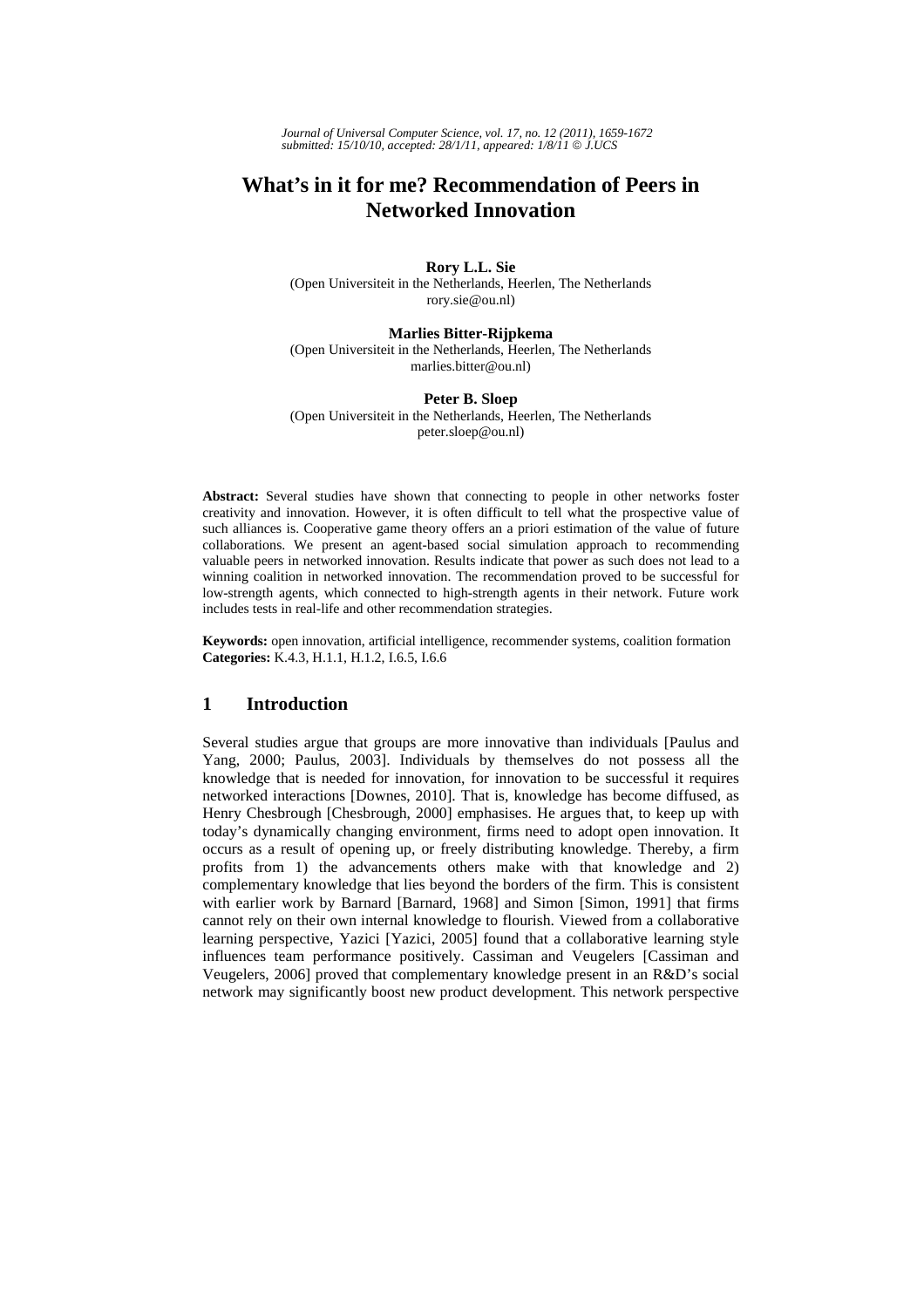on creativity and innovation is highlighted by a number of studies: Kratzer and Lettl [Kratzer and Lettl, 2008] concluded that people that are on the edge of two social networks, so-called 'lead users', tend to be more creative than others in their network, as they are more informed. Ronald Burt [Burt, 2004] uses the term 'brokerage' to denote the same phenomenon. Perry-Smith [Perry-Smith, 2006] stresses the importance of a central network position and weak ties beyond the borders of the firm in order to be more creative.

Even though the network perspective to creativity and innovation is a promising way of dealing with knowledge, it is not without problems. While people engage in knowledge sharing activities in their network, they need to be aware of which people are most valuable to them. Psychological research points out various decision-making problems, such as bounded rationality [Simon, 1982]: Due to cognitive limitations and incomplete knowledge, people are not capable of computing probability in a reliable way, being 'boundedly rational'. In networked innovation, bounded rationality is encountered in a similar way. While searching for valuable peers, one is faced with an abundance of peers to connect to (information overload / incomplete knowledge) and our minds lack a proper metric for assessing the value of peers (cognitive limitations).

The human mind is complex and it is thus challenging to model its cognitive abilities. Cooperative game theory addresses this complexity by assuming human beings – players – to behave rationally. Cooperative game theory describes decision making about cooperation in a game. It enables one to make an a priori estimate of the value of cooperation. Such an estimate strengthens one's cognition of the network, which is found to positively correlate to power as perceived by others [Krackhardt, 1990]. Agent simulations are an often used approach to model players in a network, using game theoretic considerations. Previous studies that simulated creativity and innovation include the use of computer simulation [Phelan, 2002], system dynamics [Wu et al., 2010], agent-based simulation [Schwarz and Ernst, 2009; Albino et al., 2006; Ma and Nakamori, 2005] and swarm-based simulation [Battacharrya and Ohlsson, 2010].

In this paper, we model observations from literature to simulate behaviour in networked innovation. Recommendations are generated to inform agents about the value of peer agents. In Section 2, we provide the underlying theory necessary for understanding the proposed simulation method, which is described in Section 3. Section 4 comprises the results of our simulation, which we will discuss in Section 5. Future work is discussed in Section 6.

# **2 Theoretical Background**

#### **2.1 Game Theory**

A 'game' in the sense of game theory is a situation in which one or more players use strategies to optimise their reward. Rules of play identify the character of the game and players have to comply with these rules. Games such as Chess are played for fun, but more serious and realistic games are played as well. In daily life, games (in the game-theoretic sense) are played every day and everywhere. Though, many of us are not aware that they are playing a game. On eBay, buyers that bid for a product play a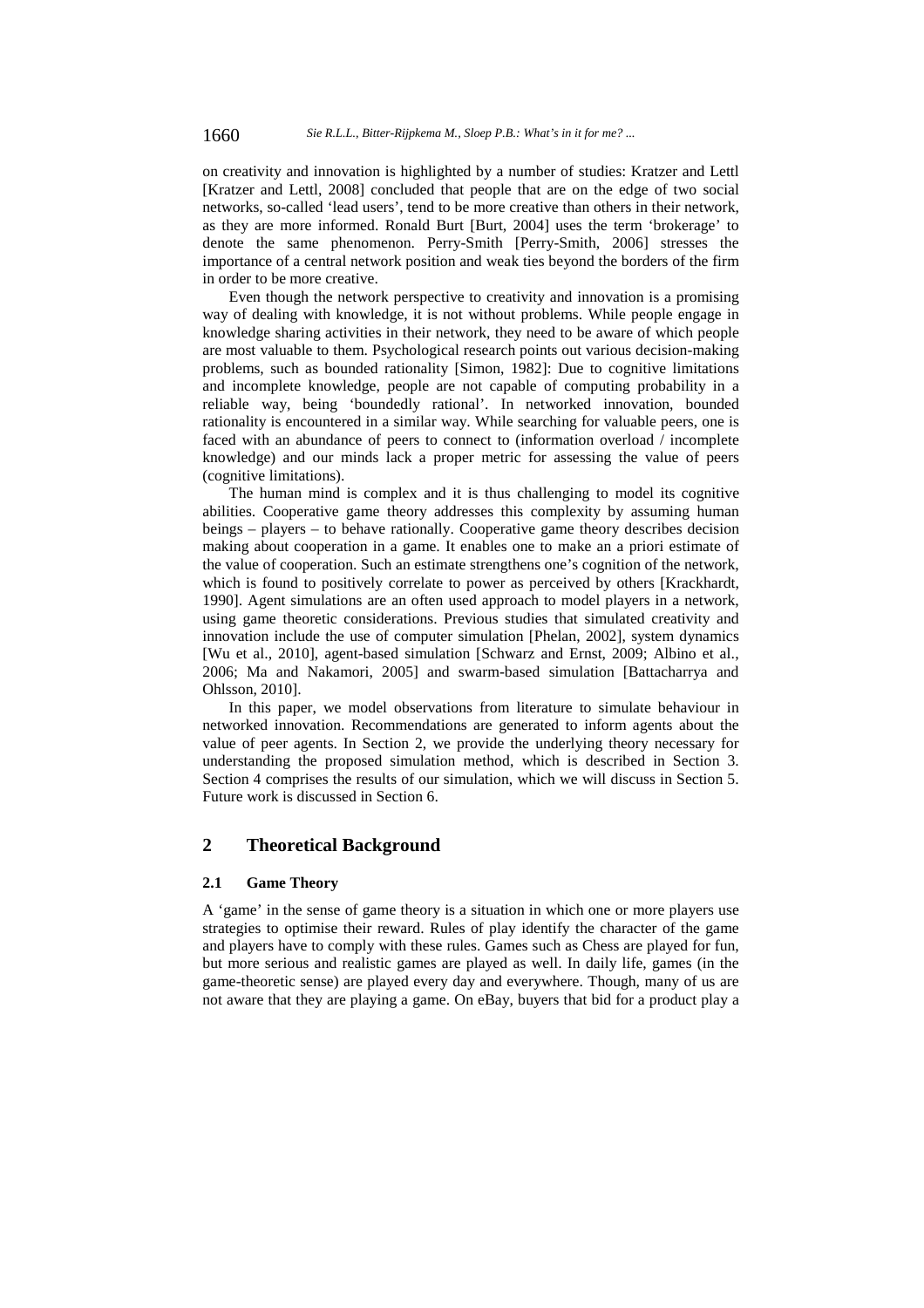game against each other and the seller of that product. In labour negotiation, a game is played between future employee and future employer. Each game has one or more players. Players comply with a set of rules that define the game. Players strive to win (or optimise their outcome), and this may result in competing (non-cooperative) play against others, or cooperative play with others. To optimise the outcome of a game, a player follows certain strategies, or heuristics to win a game. Such strategies often include an estimate of a game's prospective reward, which is called the expected utility. A player can win everything, like a product in the auctioning game in the eBay example, but this means the other players lose. A player can negotiate an outcome, like in contract negotiation. When a game of Chess is played, a player may win  $(+1)$ ,  $d$ raw  $(+0)$  or lose  $(-1)$ . Chess is a zero-sum game. A game is said to be zero-sum if the sum of wins (+1) and losses (-1) of all players equals zero. Akin to zero-sum games, a constant-sum game is a game in which the sum of all wins and losses equals a constant. The bidding game on eBay is a constant-sum game, as one player wins and pays for a product and the other players lose and pay nothing. The constant sum in this game equals the price of the product. The reward that you receive after playing a game is called the payoff. Players try to rationalise what other players are about to do, to maximise their payoff.

## **2.1.1 Coalitions**

For clarifying purposes, we have to distinguish between cooperation, collaboration and coordination. When people decide to work together, based on their individual goals, we speak of cooperation [Axelrod and Hamilton, 1981]. When people work together, based on common goals, we speak of collaboration. When people agree to perform the same actions (interactional synchrony), we speak of coordination [Arrow et al., 2000]. When people cooperate temporarily and coordinate their actions, a coalition is formed. In other words, a coalition is a temporary alliance in which players share a common intention. It is, however, based on individual interest, or goals [Cyert and March, 2005]. A labour contract can be seen as a coalition. Employee and employer agree to a common intention, that is, work for the company, but they have individual goals: the employer wants to make profit, and the employee wants to earn a living. Coalitions are often formed in games in which the payoff can be divided among members of a coalition. If a payoff can be divided, or transferred without costs, we may speak of transferrable utility. What characterises a cooperative game with transferrable utility, is that it is often more profitable to form a coalition and share the payoff, than to go it alone and most likely receive less or nothing.

# Shapley Value

The Shapley value [Shapley, 1953; Hart, 1987] was designed by Lloyd Shapley in 1953 to evenly distribute the payoff in a game with transferrable utility among members of a coalition. The Shapley value is calculated by measuring the strength of a coalition, minus the strength of its subcoalitions. Subcoalitions may consist of multiple persons, but one-person and zero-person coalitions may also be identified.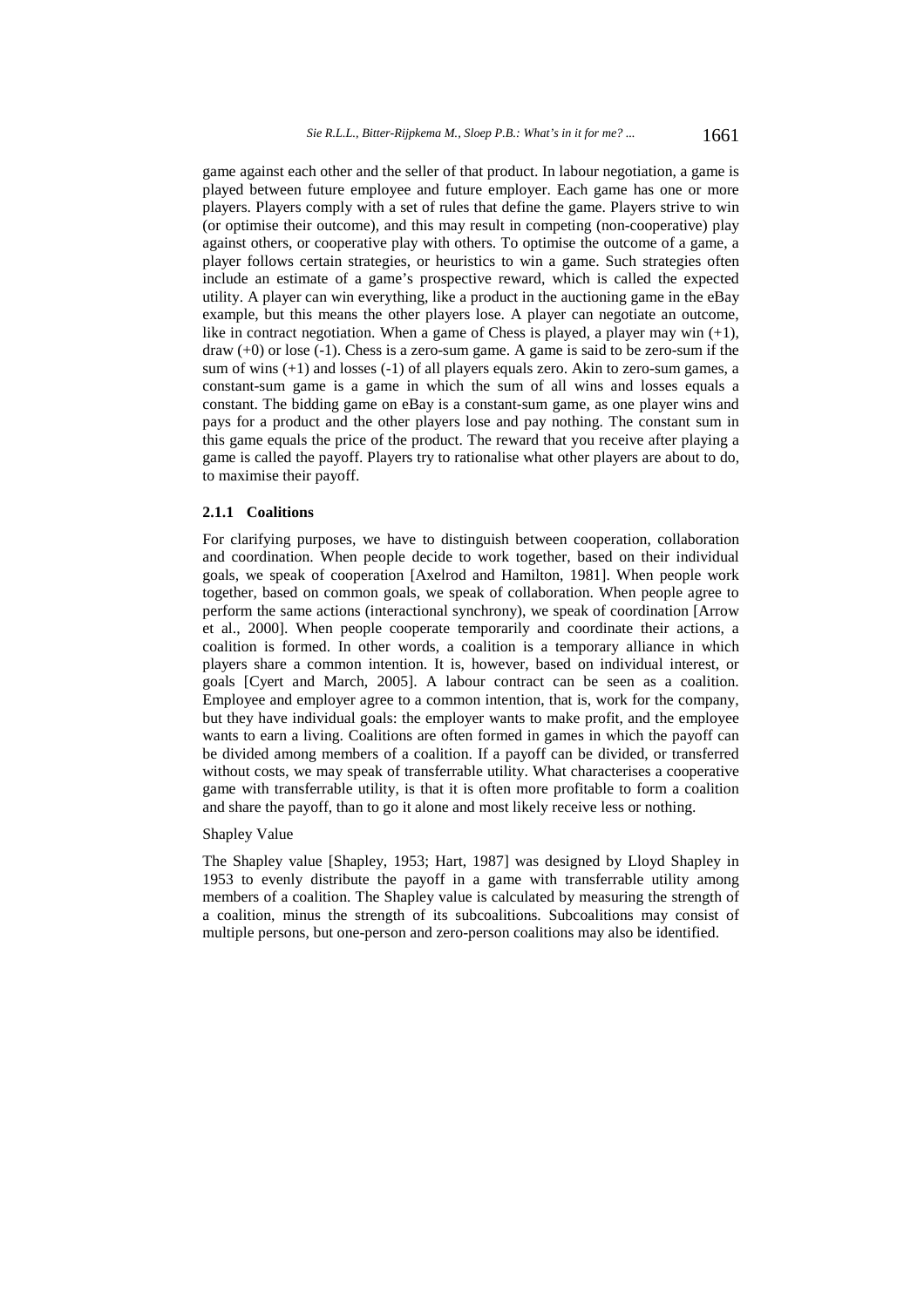## **2.2 Agent-based Social Simulation**

Agent-based social simulation is a way to understand certain social phenomena through simulations of agent societies. According to Davidsson [Davidsson, 2002], this field can be best characterised by the intersection of social science, computer simulation, and agent-based computing. Social science is the study of social phenomena done in a variety of research areas, such as social psychology, biology and economics. Computer simulation is a field in computer science that is used to study social events. The aim is to predict future behaviour of such a social event. Agent-based computing is also a field in computer science and it includes intelligent agents and multi-agent systems. Agents are computer programs, that are supposed to act autonomously, pro-actively, reactively, and socially able [Wooldridge, 1998]. In multi-agent systems, agents interact with each other, often to solve a (divisible) problem or to observe the agents' behaviour.

# **3 Simulation method**

#### **3.1 Simulation Model**

Below, we provide the model used for simulation of coalitions in networked innovation. This model may be regarded as the internal reasoning structure of an agent.



*Figure 1: The simulation model; for a detailed description, see text* 

Two factors are highly influential for the formation of coalitions: 1) power and 2) similarity between people (homophily). These two directly contribute to an agent's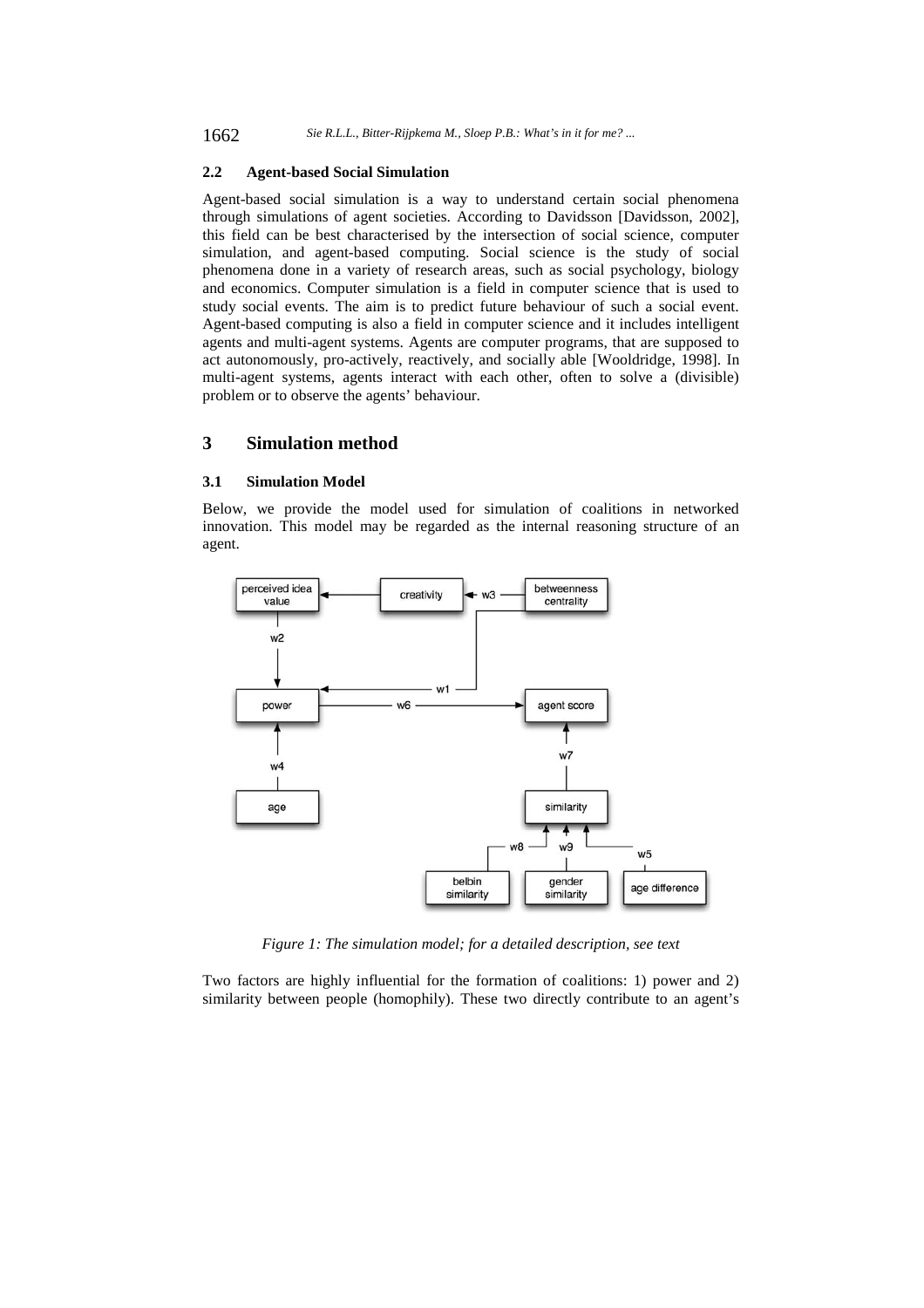score for each of the agents in our model. An agent's score determines the likelihood that an agent is interested in forming a coalition with another agent. There are seven factors that indirectly, through the two central factors, contribute to an agent's score.

From Social Network Analysis Theory [Wasserman and Faust, 1994], we choose to use the concept of betweenness centrality to express someone's position in the organisation. Betweenness centrality is a measure of how dependent others are one a target node in a network. It is computed by the number of shortest paths that pass through a node, as a proportion of all shortest paths possible. In our case, betweenness centrality measures how dependent people are on one another if they want to connect. People cannot form a coalition if there is no path that connects them. If an agent possesses high betweenness centrality, agents very likely have to pass him to reach any one person in the network. Betweenness centrality influences a number of factors. Firstly, Kratzer and Lettl [Kratzer and Lettl, 2008] found that 'lead users', people that are on the edge of two networks, are more likely to be creative than others. Tsai and Ghoshal [Tsai and Ghoshal, 1998] underscore this by reporting that social interaction (often viewed as degree centrality) and resource exchange were positively correlated to product innovations. Kraatz [Kraatz, 1998] extends this view by emphasising that interorganisational ties may advance social learning, thereby contributing to organisational growth. Secondly, various studies report that people that are more central are found to be more powerful [Perry-Smith, 2006; Krackhardt, 1990; Ibarra, 1993; Ibarra, 1984; Brass, 1984].

Power is also influenced by age and the perceived value of an idea. Age is reported to correlate positively with power [Burkhardt and Brass, 1990]. Klein and Sorra [Klein and Sorra, 1996] suggest that 'innovation-values fit', the extent to which an innovation (idea) fits the perceiver's values, influences . In our model this is represented by the perceived value of an idea.

Herminia Ibarra [Ibarra, 1984] reports that similar people (homophily) are more likely to form support and friendship relationships. This is emphasised by McPherson et al. [McPherson et al., 2001]. They distinguish between various types of homophily, such as age and gender. For our model, we use age, gender and personality to express similarity.

#### **3.2 Agent Characteristics**

Age is represented as a random value between 15 and 65, the so-called 'working age' of people. Gender is represented as a random value of 0 (female) or 1 (male). Personality is difficult to represent. Multi-attribute personality scores such as the Big Five personality traits have been considered, but for the time being, we choose to use the Belbin Team Roles [Belbin and Belbin, 1996]. The nine Belbin profiles express the role of a person within a team. Use of these predefined team roles eases the computation of similarity.

Agents have a power attribute, which corresponds to their power in the model. Agents' ultimate score is influenced by both their power and their similarity to other agents.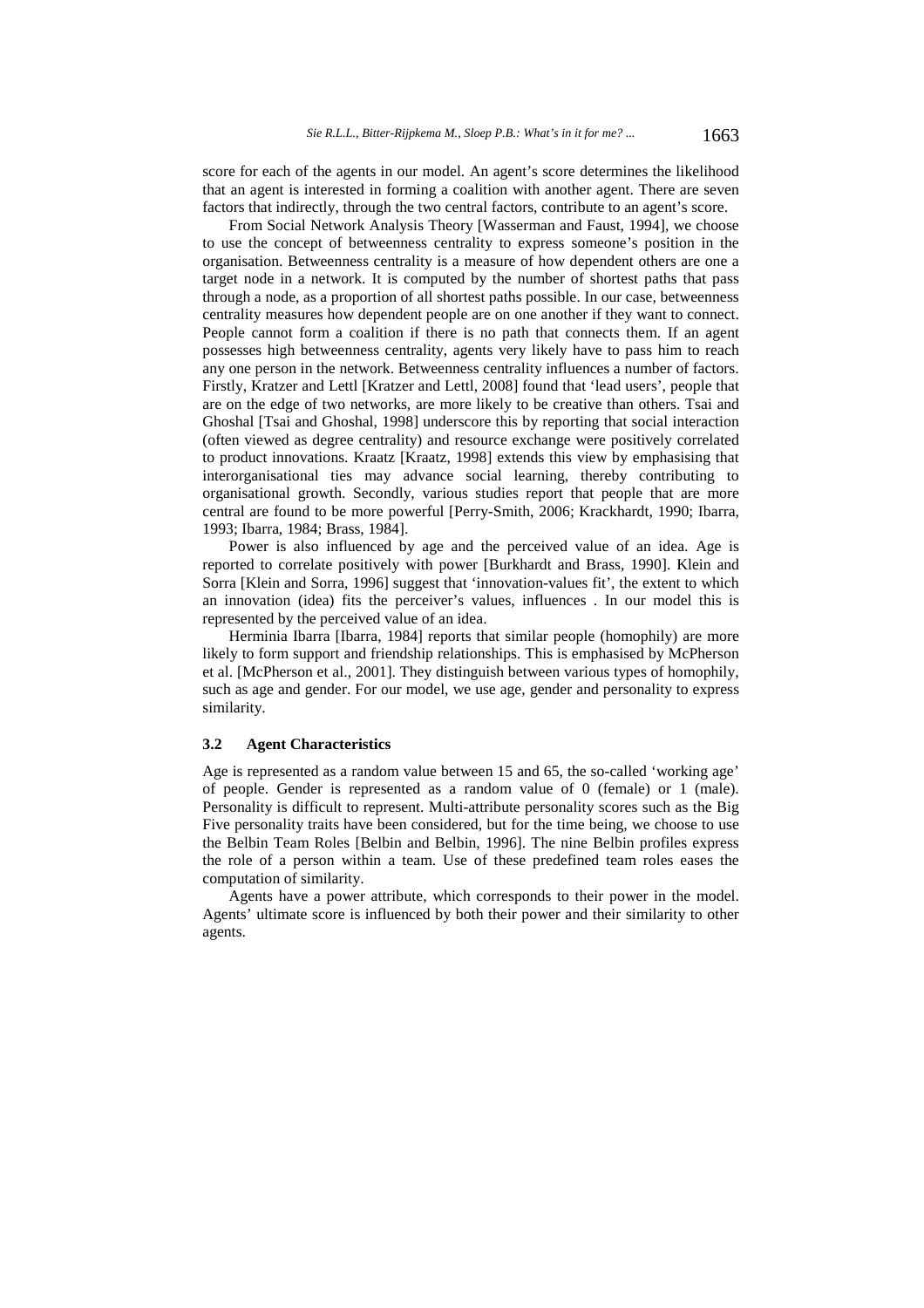## **3.3 Network Characteristics**

Akin to common networks, the network of innovators we model consists of nodes and links. Every node represents a person. Bilateral links between these nodes denote professional relationships between these persons. Combinations of links make paths through which people can be reached. A network is defined by its size (the number of agents/ people), its density (the number of links between people as a proportion of all possible links) and the path length. We use shortest paths between people to compute betweenness centrality.

#### **3.4 Coalitions**

If two agents decide to cooperate, they form a dyadic connection. Afterwards, all dyadic connections that overlap are gathered, thereby forming paths between multiple agents. These paths of accumulated dyad connections form a subnetwork within the whole network of agents. Such a subnetwork of cooperating agents we have called a coalition (see Figure 2).



*Figure 2: Evolution of a coalition. Only one-person coalitions (2a), two-person and one-person coalitions (2b) and three and one-person coalitions (2c).* 

#### **3.5 Running the Simulation**

We distinguish three elements that jointly make up a simulation scenario. During an iteration, agents perform several subsequent steps or actions. These steps or actions occur in the iteration's phases. Often, one iteration serves as input for the next iteration, to accomplish agent reinforcement learning. Several iterations make up a simulation run. Several simulation runs, often each with particular parameter settings, make up a simulation scenario. A simulation may, but need not, consist of several scenarios.

 To run an iteration, it needs to be set up first. Every iteration starts with an initialisation phase, often followed by a number of phases in which agents interact. Every phase, a number of actions is performed by the agents and the agent environment. Klusch and Gerber [Klusch and Gerber, 2002] provide a four-phase approach to agent coalition formation during an iteration (note how, somewhat confusingly perhaps, the term 'simulation' here denotes a specific phase in an iteration):

1) Initialisation: variables are set to their initial values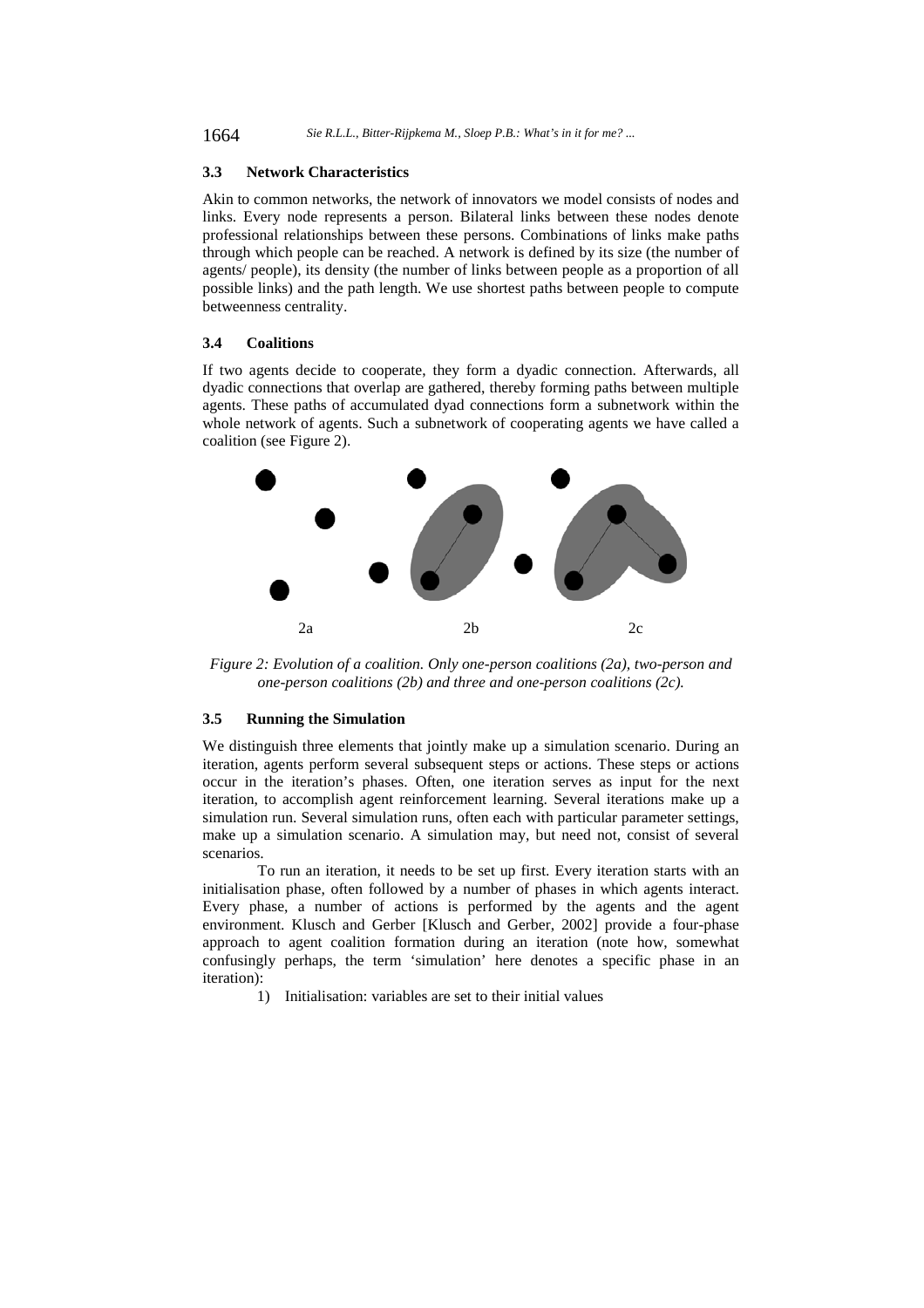- 2) Simulation: simulate possible coalitions and their prospective value
- 3) Negotiation: settle an agreement on the division of payoff
- 4) Evaluation: evaluate agents' ranking. Go back to step 2.

Our simulation scenario follows a similar procedure. Figure 3 shows the steps to be taken during each of the four phases Klusch and Gerber identified:



*Figure 3: Steps to be taken during each of the phases in the simulation* 

During the initialisation phase, the network is set up. That is, a network type is chosen and relationships are drawn between agents according to this type of network. Next, agent characteristics (age, personality, etc.) are set to initial values and betweenness centrality and creativity are calculated for each of the agents. Betweenness centrality is calculated using an implementation of the pseudo-code provided by Ulrik Brandes [Brandes, 1994].

$$
Cr_i = w3 * Cb_i \tag{1}
$$

Where the creativity for agent i,  $Cr_i$ , is computed by multiplying the betweenness centrality  $Cb_i$  with a predefined weight, w3.

The simulation phase comprises several actions to be performed. First, agents generate new ideas. These ideas are given a value, based on the creativity of an agent. We use the following formula to do so:

$$
v_{ij} = random(100) + Cr_i
$$
 (2)

Where the value v for idea j of agent i,  $v_{ij}$ , is computed by drawing at random a value between  $0$  and  $100$  for an idea, and adding the creativity for agent i,  $Cr_i$ , to it.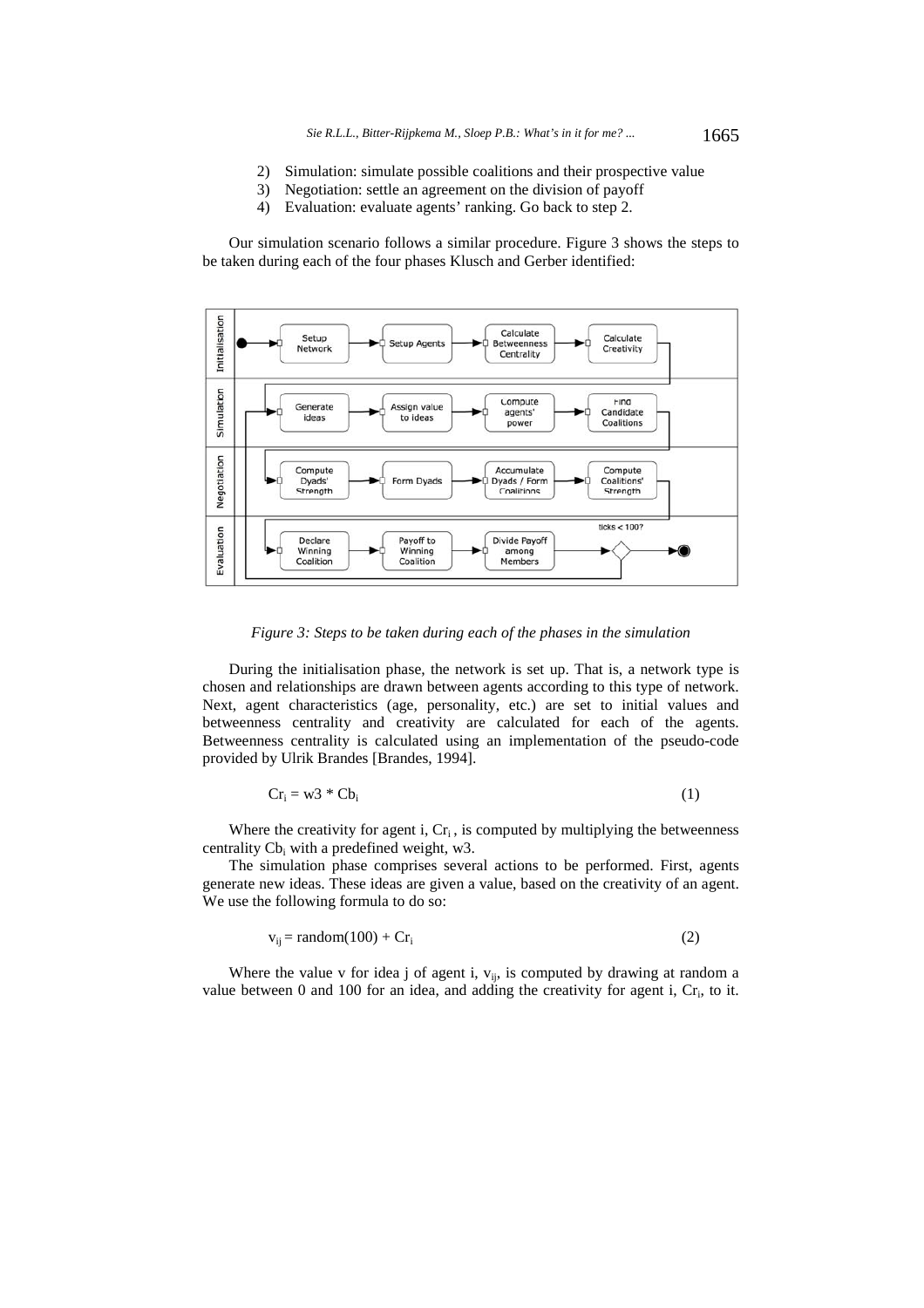1666 *Sie R.L.L., Bitter-Rijpkema M., Sloep P.B.: What's in it for me? ...*

We choose to assign a random value to an idea, as we are convinced that anyone can generate a good idea. Other factors may influence the implementation of that idea, but this does not mean an individual cannot generate good ideas, whatever position their position in the organisation. An additional advantage of a random idea value is that it yields dynamics as a result of unpredictable behaviour in simulation of the model.

An agent's power is computed by combining an agent's betweenness centrality, perceived idea value and the actual power of the agent, multiplied by their respective weights. The formula is as follows:

$$
P_i(t+1) = w1 * Cb_i + w2 * v_{ij} + w4 * age_i + P_i(t)
$$
\n(3)

After updating the power of the agents, the values are normalised, such that every agent has a power value between 0 and 100. At the start of the simulation,  $t = 0$ , the agent's power is set to a random value between 0 and 100.

Next, each agent computes the scores that other agents have. Similarity to another agent, the power of that agent and the betweenness centrality determine the score of that agent. Similarity is calculated by the following formula:

$$
Sim_{ik} = w9 * SimBel_{ik} + w10 * SimGen_{ik} + w5 * SimAge_{ik}
$$
 (4)

Where the similarity in personality between agents i and k,  $SimBel_{ik}$ , is determined by comparing their Belbin team role. If it is similar,  $Simple_{ik}$  is set to 100. The similarity in gender is computed by looking at the gender of both agents. If they are similar, SimGen<sub>ik</sub> is set to 100. As the maximum difference in age can be 50, we multiply the age difference between two agents ( $SimAge_{ik}$ ) by 2, in order to have all three similarity measures carry equal weights.

The agent score is calculated by the following formula:

$$
Score_j = w8 * Sim_{ik} + w6 * P_i
$$
 (5)

In this case, agent k computes the agent score for each of the other agents. Next, candidate coalitions are looked for, that is, agents that are 'known' through the connections that were set up during the initialisation phase. An agent knows another agent if they are directly connected to each other.

During the negotiation phase, the Shapley value provides a recommendation of candidate dyads. Dyads' Shapley value is computed by summing up the agent scores of the two agents that could form a dyad, minus the strength of the individual agents. The agent chooses to form a dyad with the candidate that is rated highest by the Shapley value. Subsequently, any two dyads sharing an agent are put into one coalition. As a consequence, all agents that are connected to each other through these dyad connections are put into one coalition. For instance, if agent A and B form a dyad, and agent B and C form a dyad, they together form a coalition that contains agent A, B and C. The coalition's strength is calculated by aggregating the scores of the members of the coalition.

Finally, a winning coalition is declared during the evaluation phase. It is comprised of agents with the highest accumulated strength. Next, the payoff is rewarded to the winning coalition and equally divided among the coalition's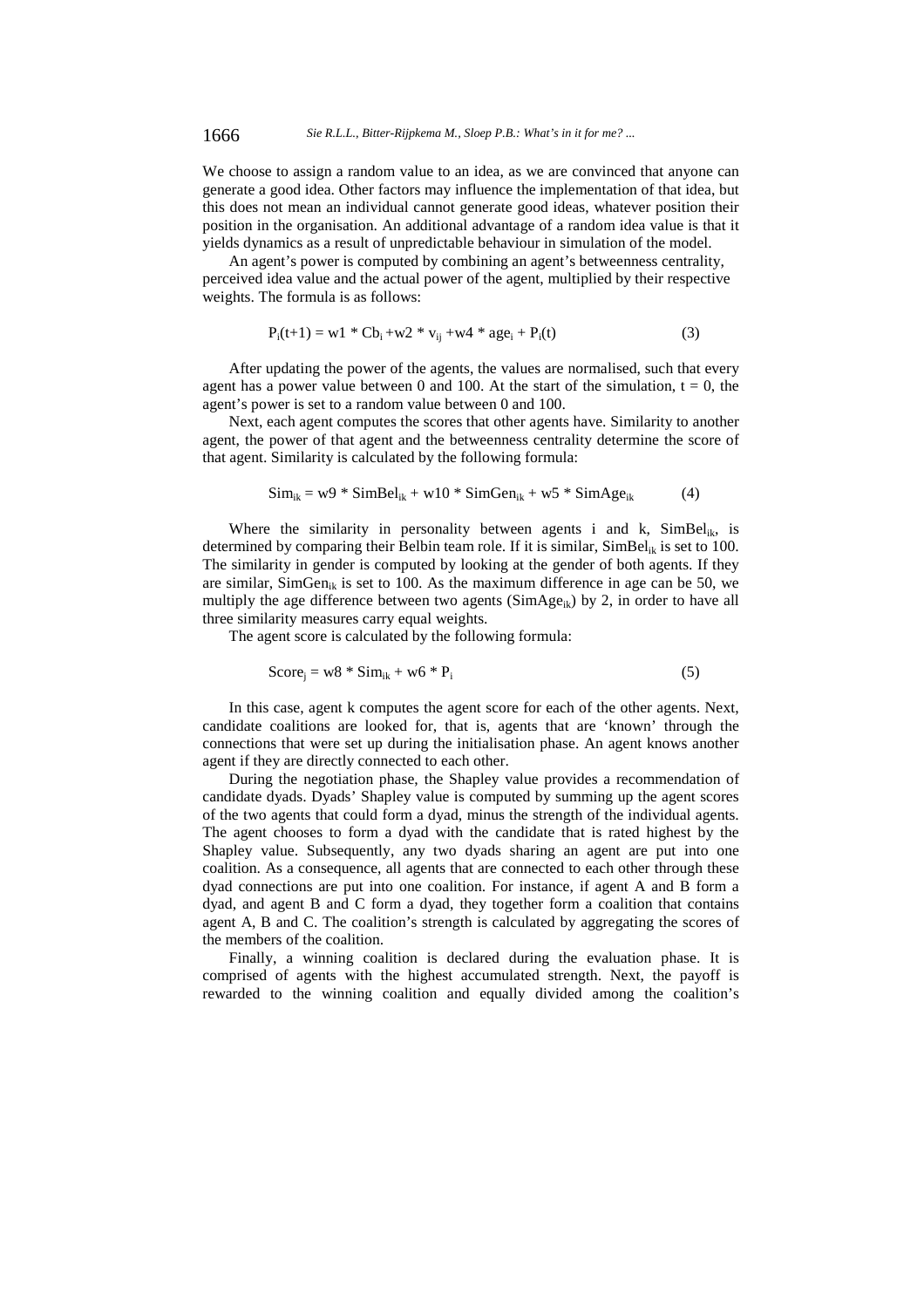members. The individual payoff is then used to update the agent's power. Each agent receives a share of the payoff equal to its share in the coalition's total strength. At this juncture, the current iteration ends. If less than 100 iterations have run, the run returns to the simulation phase; if 100 iterations have run, the simulation run ends.

In the simulation, dynamic behaviour is achieved in two ways. First, the agents generate ideas with a random value. This, in turn, affects the power of an agent. Second, agents that belong to a winning coalition receive a positive update of their power. One may call the result reputation.

### **3.6 Parameter settings**

We used the following parameters for simulation:

| parameter       | setting      |
|-----------------|--------------|
| w1              | 0.45         |
| W <sub>2</sub>  | 0.45         |
| w3              | 0.67         |
| w4              | 0.1          |
| W <sub>5</sub>  | 1            |
| $\overline{w6}$ | 1            |
| $\overline{w7}$ | $\mathbf{1}$ |
| $\overline{w8}$ | 0.25         |
| w9              | 0.25         |
| # agents        | 30           |
| network type    | random       |
| network density | 0.04         |
| payoff          | 100          |
| # of runs       | 100          |

*Table 1: Settings for the simulation parameters* 

The values for the weights w1 - w9 were found in the literature that we used for the development of our model.

# **4 Results**

Figure 4 presents the results of the simulation. Note that the simulation is run in the middle window. Agents that are interconnected by the red lines form a coalition. Same colours for the agents denote that they are in the same coalition.

The histogram entitled 'turtle wins' shows the number of times turtles have won, as compared to their respective betweenness centrality and their average power.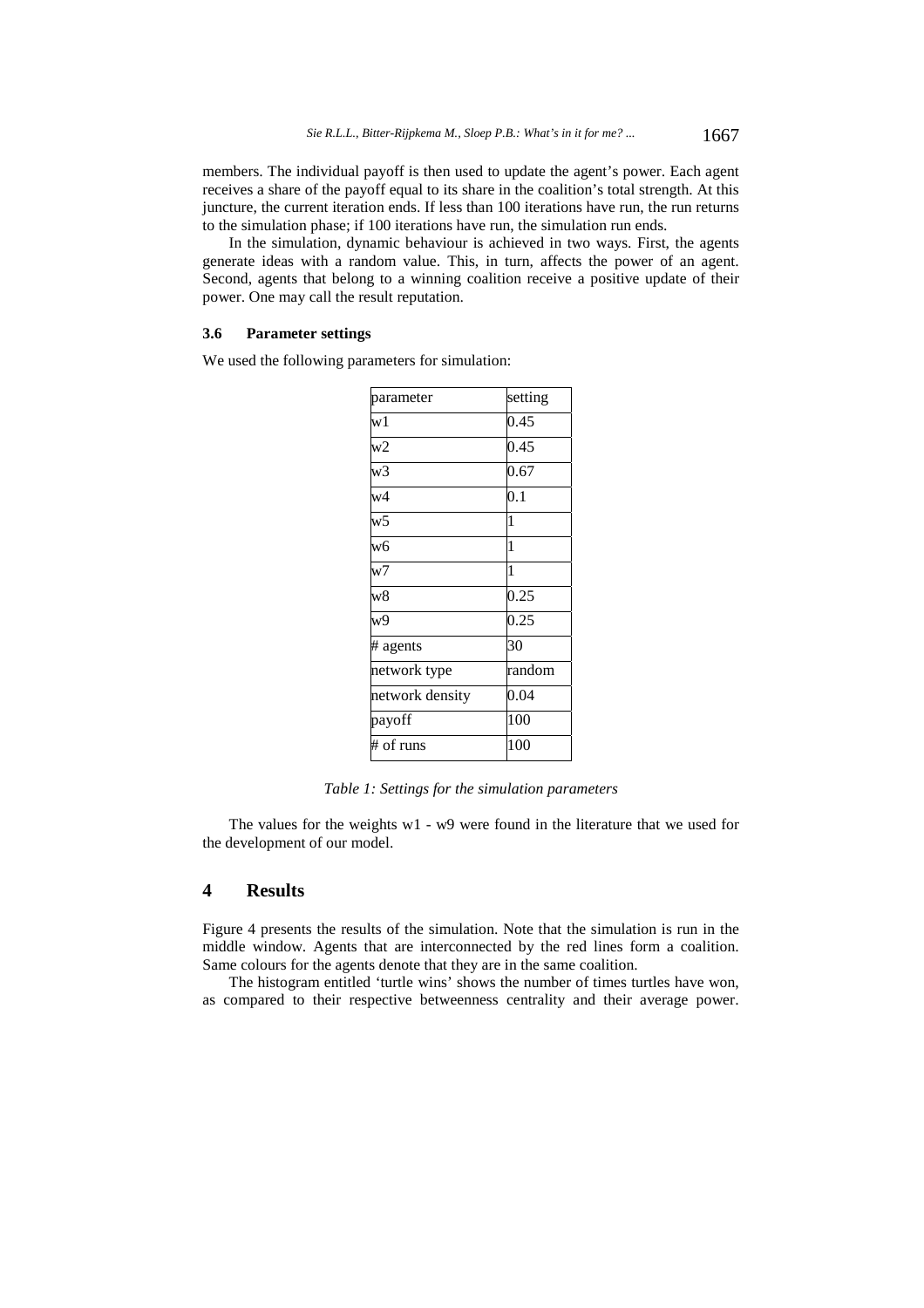Agents are represented on the x-axis 'turtles', starting from the left with agent 0. Red bars indicate the number of wins, black bars indicate the average power per agent, and the green bars indicate the betweenness centrality per agent.

The diagram entitled 'plot 1' shows a number of things. First, the black dots (that show up as a line) indicate the betweenness centrality as a function of the number of wins. The betweenness centrality is stable, as there are no new relationships formed over time. Second, the red dots indicate the power compared to the number of wins. Third, the green dots indicate the idea value compared to the number of wins.

The diagram entitled 'Totals' shows the number of coalitions formed while simulating. As one can see, the number of coalitions has an average of 15.



*Figure 4: Results of the simulation* 

# **5 Discussion**

The results may suggest that there is no direct indicator for a winning agent. Agents with a high score win often and agents with a low score win often. Though, something interesting occurs. If we take a close look at the red dots in plot 1, that is, the number of wins, we see that four agents win all iterations. If we compare this to the histogram 'turtle wins' we see these same four agents represented. The histogram is in the right order of agent number, so if we count from left to right, we see that agent 7, 8, 13 and 21 are winning agents. This is because they are in the same coalition, which is shown in the graphical representation in the middle. What does this mean? It means that their coalition was the strongest one. What made them form a coalition? The Shapley value that recommended valuable peers. This immediately explains why the low-power agents did win during the simulation. They connected to the right agents in their network.

We are well aware that the results obtained with our model and simulation do not necessarily fully apply to reality. First, it is said that the simple simulation models often outperform the more complex ones, as complex models often distort the representation of reality. There are a few things that need to be pointed out, however. Game theory presumes rational play, or rational behaviour among players of the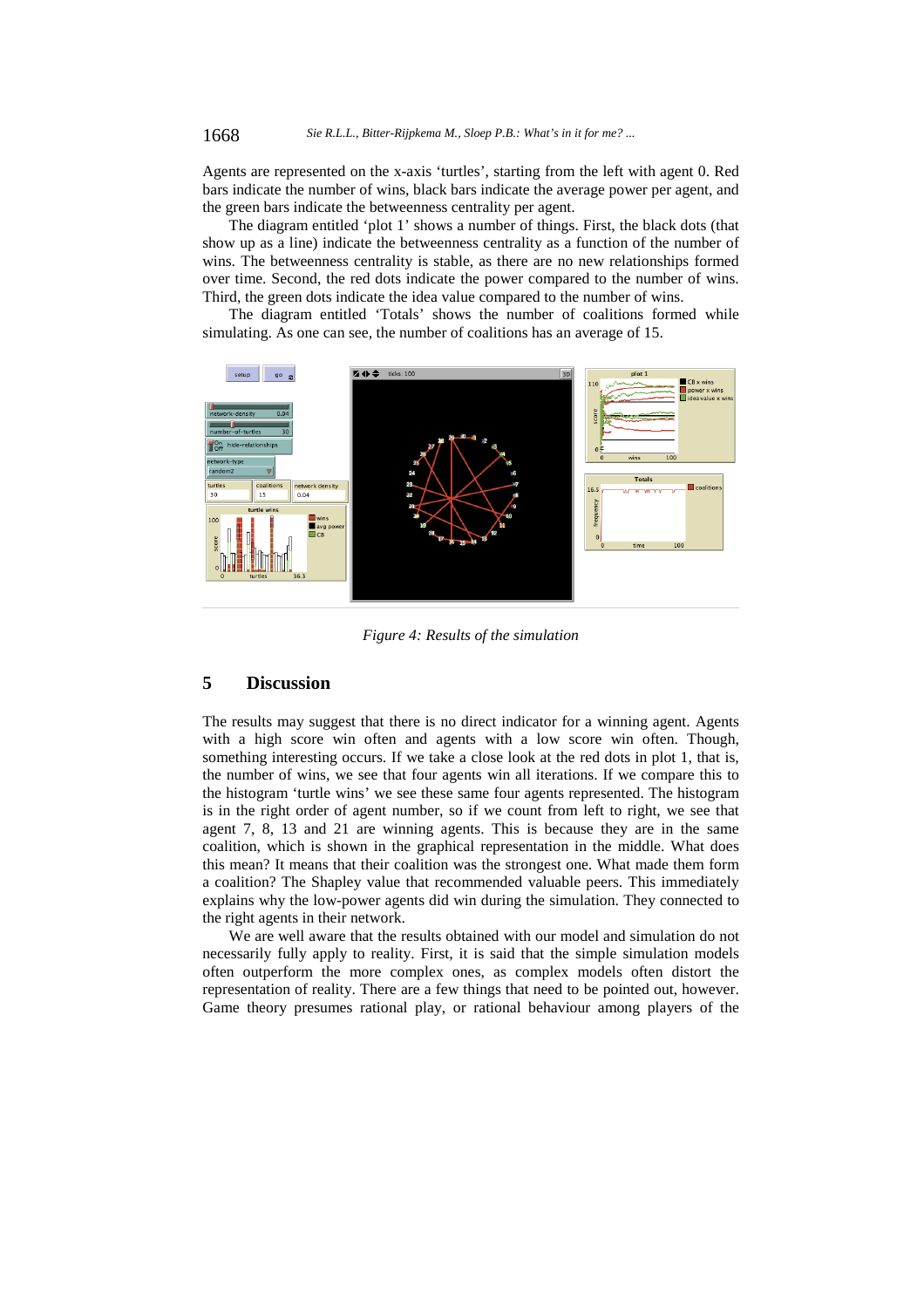game. Rational play means making optimal decisions, given the actions of other players. Such optimal decisions may maximise the individual or group outcome of playing a game. In reality, players often do not play rationally. Examples include the one-shot version of the Prisoner's Dilemma, in which players are very likely to defect, as they meet only once. Thus, to meet with such irrationalities, we need to adapt the utility mechanism that was used in this simulation. On the other hand, Colman et al. [Colman et al., 2009] states that people do perform team reasoning, as opposed to the irrational behaviour that people are often presumed to have.

Second, the Shapley value has some issues. It does not take into account expected contributions to the coalition. The nucleolus [Schmeidler, 1969; Kohlberg, 1971] does take this into account, and during payoff distribution, it tries to minimise the maximum dissatisfaction of participants in a coalition. We plan to implement this in a new model and compare its results to the current simulation. Also, the Shapley value does not take into account costs for coalition formation. From Lloyd Shapley's perspective, this is quite reasonable, as it is very difficult to capture such costs in a single formula that applies to all situations in which coalitions may occur. Therefore, development of a cost mechanism for coalition formation in networked innovation may be a suitable way to improve our model.

It should be added furthermore, that the Shapley value may be computed in two ways. First, the Shapley value may be computed for people that simultaneously make a move. That is, every person makes a decision whether to cooperate at the same time point. This is the approach we used in the current simulation. We think this method is best for evaluation purposes, in which people decide to cooperate, or vote for someone, after ideas have been generated. Second, the Shapley value may be computed for sequential moves. Coalitions gradually develop in size as more and more people join the coalition. At a certain point, it is not profitable anymore to have someone join the coalition. For instance, a coalition may already be a winning majority, implying that someone joining the coalition will result in dividing the payoff among more people than necessary. For networked innovation, this second way of computing the Shapley value may actually be more promising, but further research into it is required.

Third, for ease of computation, we used Belbin team roles to express someone's personality. Personality may be expressed in more detail using personality traits. In this way we gain a better understanding of which factors influence the perception of similarity among people. This brings us to another point of critique, which is the derivation of the model. Although we did study literature extensively, and used correlation scores from literature for the weights in our model, a tailored approach may be more suitable for our model. Therefore, we plan to test this model on a real dataset of networked innovation. Such a dataset ideally includes personal characteristics and alliances measured over time, and may lead to a more profound model of coalitions in networked innovation. As gaining access to an ideal dataset is likely to be very difficult, we have several options at our disposal. First, viewing coauthoring of academic papers as a kind of innovative collaboration, we plan to use an existing co-authorship network to generate recommendations based on the existing network structure. Second, we plan to develop an 'innovation game' that satisfies the model that we presented in this paper. Particularly, the game will ask participants to provide access to the network data in their LinkedIn accounts. Additional personal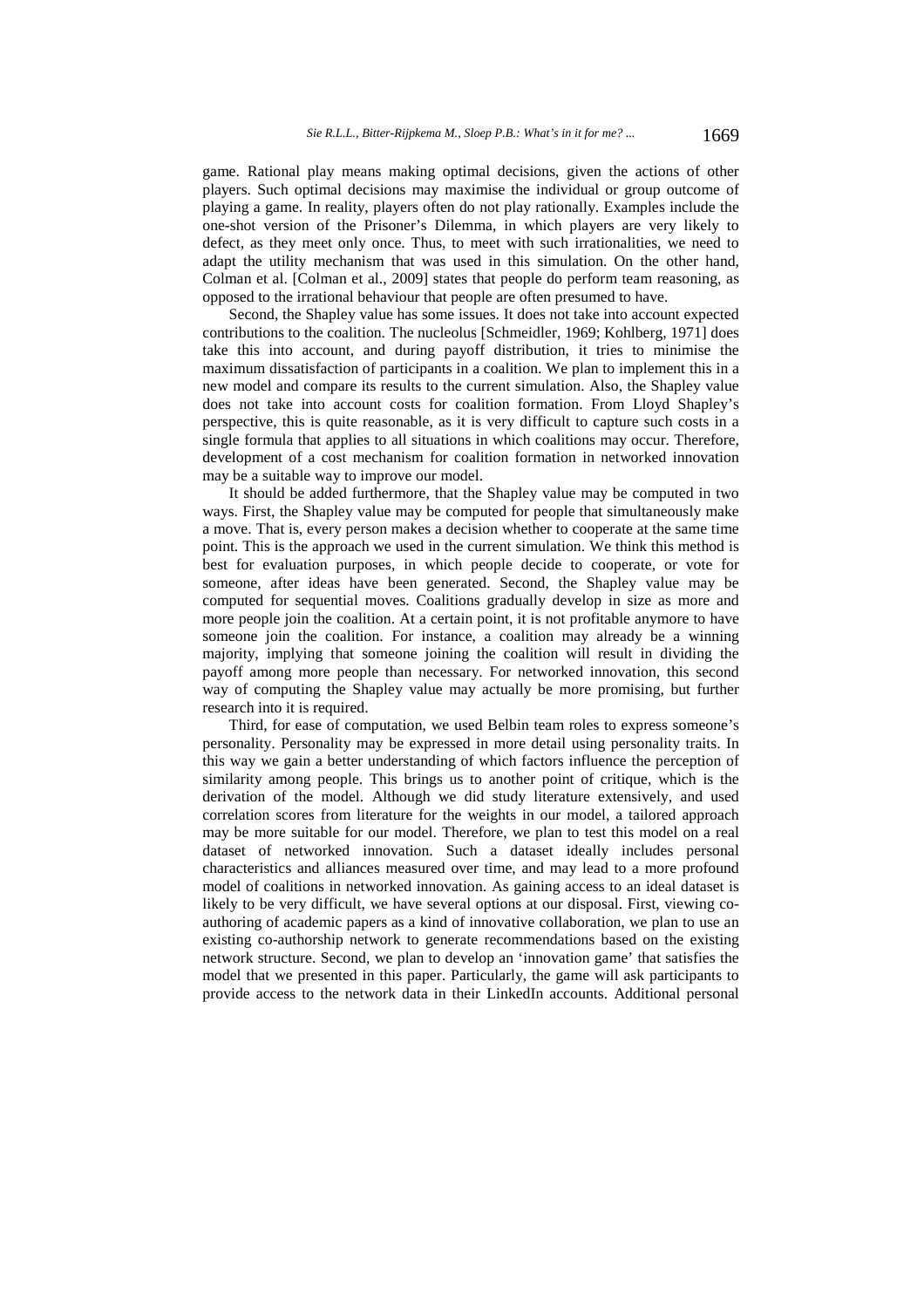information may contribute to an adequate recommendation of valuable peers for innovation.

Finally, our simulation covered only one scenario with a fixed set of parameter values. Future research should look into the sensitivity of the model results with respect to changes in parameter values. This way the robustness of the results obtained can be assessed. Also, a run consisted of a number of sequential iterations, that is, iterations that adopt the values of a previous iteration as its input (until 100 iterations were run). This however does not show possible variations in the dynamic behaviour of the system. Such variations are to be expected as an agent's creativity is a stochastic variable (equation 2). To estimate the consistency of the dynamic behaviour in the face of this random element, parallel iterations with the same initial values, will also be run.

# **6 Conclusion**

In this paper, we used the Shapley value to generate recommendations of valuable peers in a social network simulation. The algorithm proves to be successful for both low and high scoring agents. Low scoring agents form a coalition with higher scoring agents, thereby loafing on the higher scoring agent's power. By doing so, the higher scoring agents gain a necessary majority for winning the iteration. Thus, both low and high scoring agents profit from the recommendation of valuable peers. The Shapley value, though, presumes rational behaviour of players, which is not always the case. Further research with the present system and improvements of it are suggested.

# **References**

- [Albino et al, 2006] V. Albino, N. Carbonara, and I. Giannoccaro, "Innovation in industrial districts: An agent-based simulation model," *International Journal of Production Economics*, vol. 104, Nov. 2006, pp. 30-45.
- [Arrow et al, 2000] H. Arrow, J.E. McGrath, and J.L. Berdahl, *Small groups as complex systems: formation, coordination, development and adaptation*, Thousand Oaks, California, USA: SAGE Publications, Inc, 2000.
- [Axelrod and Hamilton, 1981] R. Axelrod and W.D. Hamilton, "The evolution of cooperation," *Science*, vol. 211, 1981, p. 1390.
- [Barnard, 1968] C.I. Barnard, *The Functions of the executive*, 1968.
- [Battacharyya and Ohlsson, 2010] S. Bhattacharyya and S. Ohlsson, "Social creativity as a function of agent cognition and network properties: A computer model☆," *Social Networks*, vol. 32, Jul. 2010, pp. 263-278.
- [Belbin and Belbin, 1996] M. Belbin and R. Belbin, *Team roles at work*, Butterworth-Heinemann Oxford, 1996.
- [Brandes, 1994] U. Brandes, "A Faster Algorithm for Betweenness Centrality," *Journal of Mathematical Sociology*, vol. 25, 1994, pp. 163-177.
- [Brass, 1984] D.J. Brass, "Being in the Right Place: Structural Analysis of Individual Influence in an Organizaton," *Adminstrative Science Quarterly*, vol. 29, 1984, pp. 518-539.
- [Burkhardt and Brass, 1990] M.E. Burkhardt and D.J. Brass, "Changing Patterns or Patterns of Change: The effects of a change in technology on social network structure and power," *Administrative Science Quarterly*, vol. 35, 1990, pp. 104-127.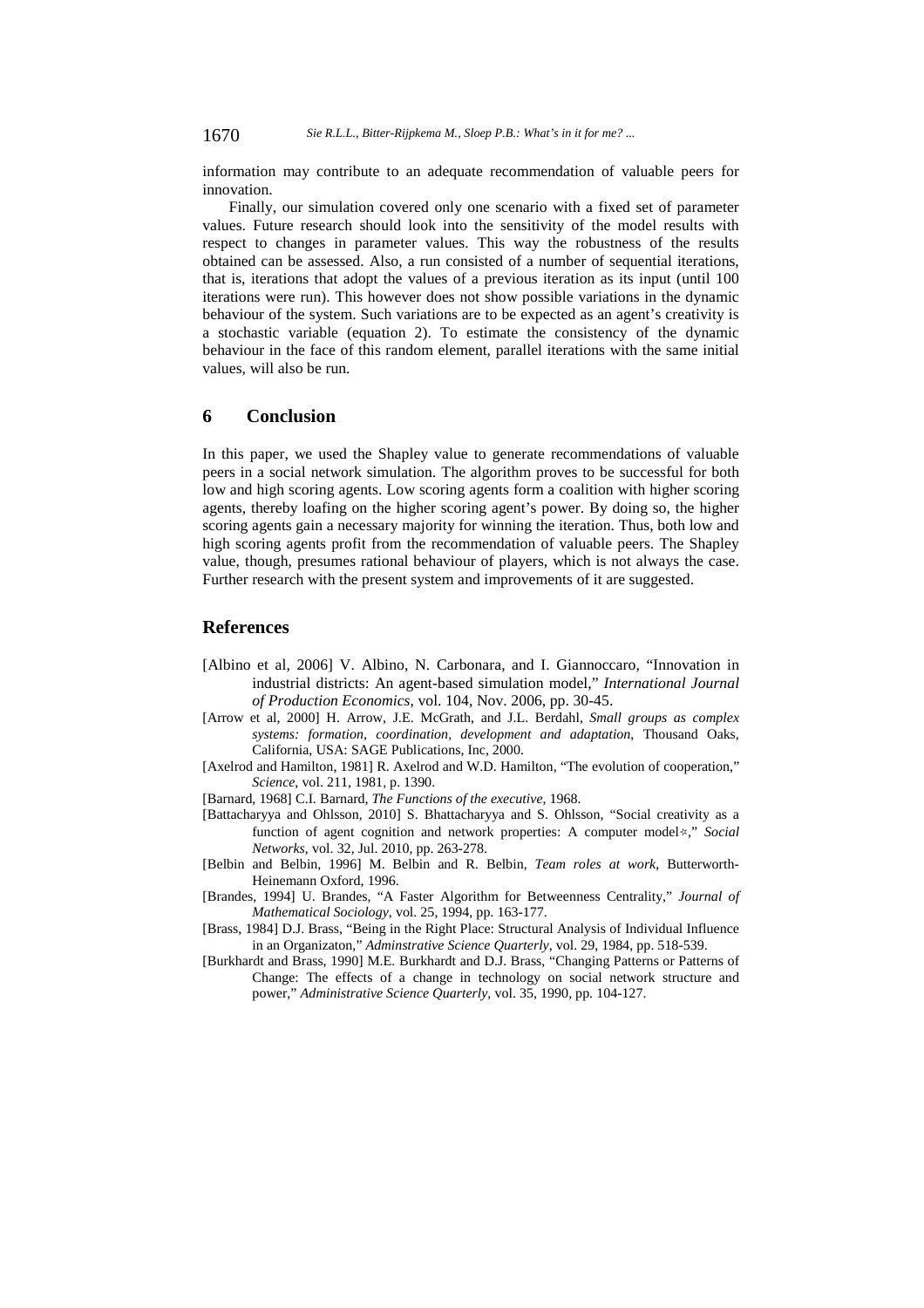- [Burt, 2004] R.S. Burt, "Structural Holes and Good Ideas," *American Journal of Sociology*, vol. 110, Sep. 2004, pp. 349-399.
- [Cassiman and Veugelers, 2006] B. Cassiman and R. Veugelers, "In search of complementarity in innovation strategy: Internal R&D and external knowledge acquisition," *Management Science*, vol. 52, 2006, p. 68.
- [Chesbrough, 2006] H. Chesbrough, *Open Innovation: The New Imperative for Creating and Profiting from Technology*, Harvard Business School Press, 2006.
- [Colman et al., 2008] A.M. Colman, B.D. Pulford, and J. Rose, "Collective rationality in interactive decisions: evidence for team reasoning.," *Acta psychologica*, vol. 128, Jun. 2008, pp. 387-97.
- [Cyert and March, 2005] R.M. Cyert and J.G. March, *A behavioral theory of the firm*, Wiley-Blackwell, 2005.
- [Davidsson, 2002] P. Davidsson, "Agent Based Social Simulation : A Computer Science View," *Journal of Artificial Societies and Social Simulation*, vol. 5, 2002, pp. 4-8.
- [Downes, 2010] S. Downes, "Learning Networks and Connective Knowledge," 2010, pp. 1-26. [Hart, 1987] S. Hart, "Shapley value," *The New Palgrave*, 1987, pp. 318-320.
- [Ibarra, 1984] H. Ibarra, "Homophily and Differential Returns : Sex Differences in Network Structure and Access in an Advertising Firm," *Science*, vol. 37, 1992, pp. 422-447.
- [Ibarra, 1993] H. Ibarra, "Network Centrality, Power, and Innovation Involvement: Determinants of Technical and Administrative Roles," *Academy of Management Journal*, vol. 36, 1993, pp. 471-501.
- [Klein and Sorra, 1996] K.J. Klein and J.S. Sorra, "The Challange of Innovation Implementation," *Academy of Management Review*, vol. 21, 1996, pp. 1055-1080.
- [Klusch and Gerber, 2001] Klusch, M., & Gerber, A. Issues of Dynamic Coalition Formation Among Rational Agents. *IEEE Intelligent Systems*, *17*(3), 2002, 91-102.
- [Kohlberg, 1971] E. Kohlberg, "On the nucleolus of a characteristic function game," *SIAM Journal on Applied Mathematics*, vol. 20, 1971, pp. 62-66.
- [Krackhardt, 1990] D. Krackhardt, "Assessing the Political Landscape: Structure, Cognition, and Power in Organizations," *Administrative Science Quarterly*, vol. 35, 1990, pp. 342-369.
- [Kraatz, 1998] M.S. Kraatz, "Learning by Association? Interorganizational Networks and Adaptation to Environmental Change," *The Academy of Management Journal*, vol. 41, Dec. 1998, p. 621.
- [Kratzer and Lettl, 2008] J. Kratzer and C. Lettl, "A Social Network Perspective of Lead Users and Creativity: An Empirical Study among Children," *Creativity and Innovation Management*, vol. 17, Mar. 2008, pp. 26-36.
- [Ma and Nakamori, 2005] T. Ma and Y. Nakamori, "Agent-based modeling on technological innovation as an evolutionary process," *European Journal of Operational Research*, vol. 166, Nov. 2005, pp. 741-755.
- [McPherson et al., 2001] M. McPherson, L. Smith-Lovin, and J.M. Cook, "Birds of a Feather: Homophily in Social Networks," *Annual Review of Sociology*, vol. 27, Aug. 2001, pp. 415-444.
- [Paulus and Yang, 2000] P.B. Paulus and H.C. Yang, "Idea generation in groups: A basis for creativity in organizations," *Organizational Behavior and Human Decision Processes*, vol. 82, 2000, pp. 76-87.
- [Paulus, 2003] Paulus, Paul B., *Group Creativity: Innovation through Collaboration*, 2003.
- [Perry-Smith, 2006] J. Perry-Smith, "Social Yet Creative: The Role of Social Relationships in Facilitating Individual Creativity," *Academy of Management Journal*, vol. 49, 2006, pp. 85-101.
- [Phelan, 2002] S. Phelan, "Cognitive capacity as competitive advantage: a simulation test," *Simulation Modelling Practice and Theory*, vol. 10, Dec. 2002, pp. 455-471.